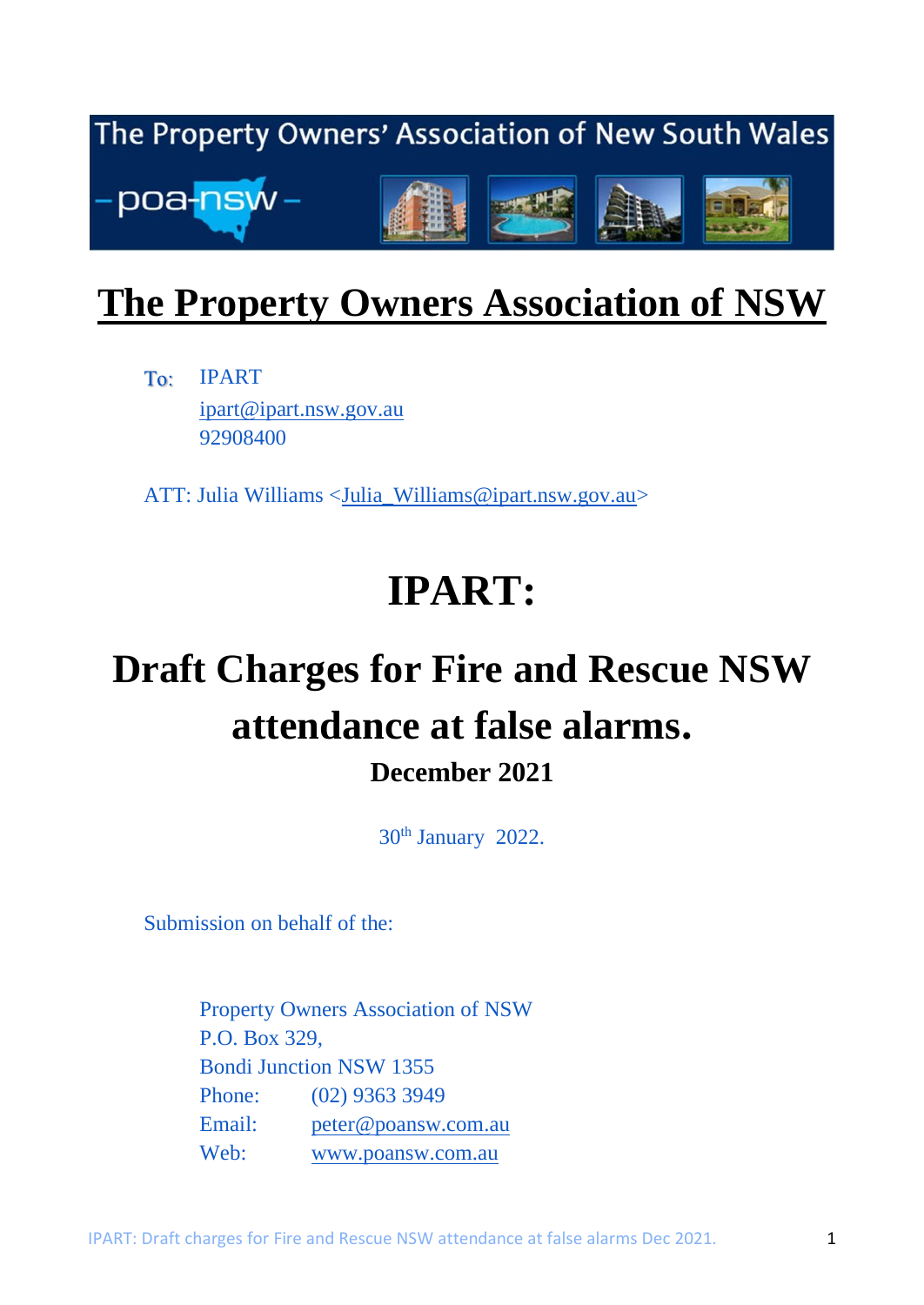# The Property Owners Association of NSW NS The voice of property owners in NSW

### **BACKGROUND:**

The Property Owners Association of NSW Inc (POA NSW) is the peak body that has represented property owners in NSW since 1951. POA NSW relies on the feedback and support of our membership base, which is predominantly "mums and dads" who collectively account for some  $96\%$ <sup>1</sup> of all property owners in NSW.

### **DISCUSSION PAPER:**

Thank you for the opportunity to provide our feedback on the December 2021 IPART Draft report review of Fire and Rescue NSW fees and charges.

In October 2021 we responded to an invitation to present our stakeholder views. For your convenience a copy is attached in Appendix A as it remains pertinent to the Draft report.

We have reviewed the December 2021 IPART Draft Charges for Fire and Rescue NSW: Attendance at false Fire alarms, and our submission raises two key points for the IPART review:

<sup>1</sup> "*According the ATO there are just over 2 million property investors in Australia: Where 71% owned just one*  investment property; 19% owned two properties; 6% owned three properties; 2% owned four properties; 1% owned *five properties; 1% owned six or more investment properties*".

https://www.yourinvestmentpropertymag.com.au/news/how-many-propertys-do-investors-own-258529.aspx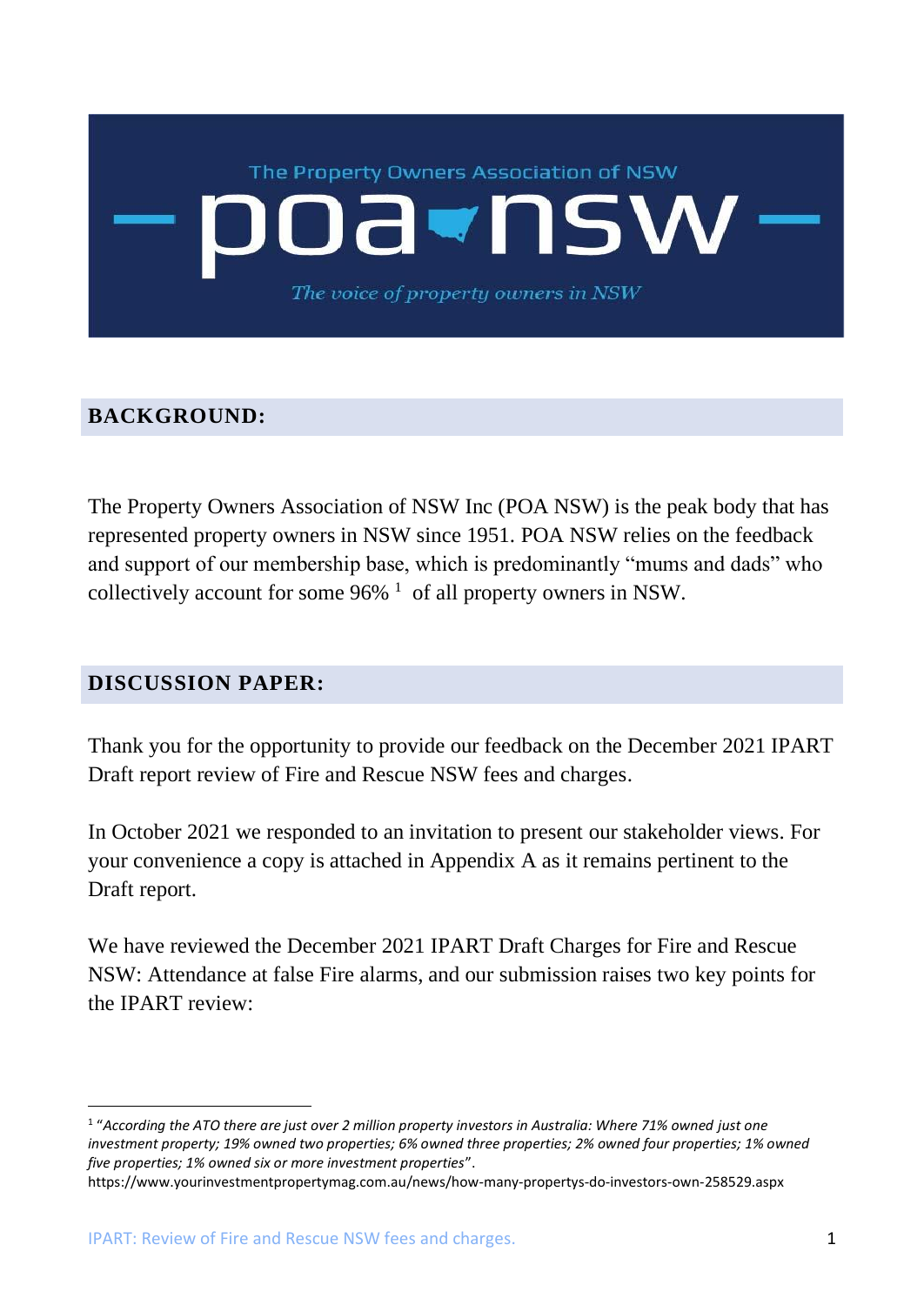### **1.RECOMMENDED CHANGES TO THE WAY FRNSW APPLIES LENIENCIES FOR AFA FALSE ALARMS, INCLUDING THAT FRNSW:**

**• NOT CHARGE THE FIRST FALSE ALARM IN 90 DAYS (EXISTING POLICY IS FIRST FALSE ALARM IN 60 DAYS IS NOT CHARGED)**

We recommend a retention of the existing policy position, to "not charge the first alarm in 60 days" which is the policy positions in all states listed except W.A.

### **2.ONCE PER YEAR LENIENCY**

Provision of one leniency per year that could be applied to either a full charge, discounted charge, or reduced charge for false alarm.

Yours Faithfully,

On behalf of The Property Owners Association of NSW.

### *Peter Dormia*

Secretary, Property Owners Association of NSW. A: PO Box Bondi Junction NSW 1355 P: (02) 9363 3949 E: [peter@poansw.com.au](mailto:peter@poansw.com.au)

W: [www.poansw.com.au](http://www.poansw.com.au/)

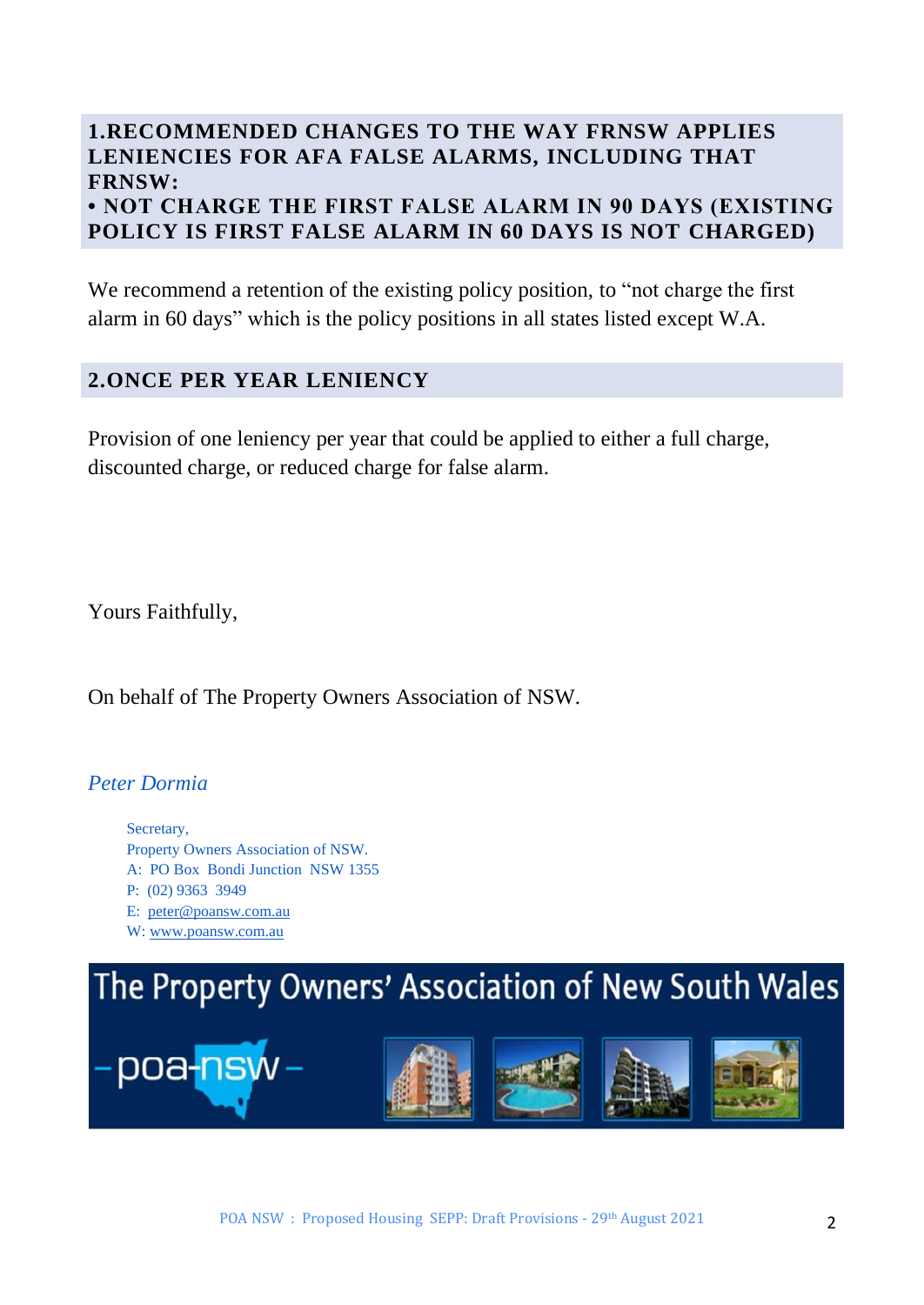**APPENDIX A:**



### **The Property Owners Association of NSW**

IPART To: [ipart@ipart.nsw.gov.au](mailto:ipart@ipart.nsw.gov.au) 92908400

ATT: Julia Williams [<Julia\\_Williams@ipart.nsw.gov.au>](mailto:Julia_Williams@ipart.nsw.gov.au)

# **IPART:**

### **Review of Fire and Rescue NSW fees and charges.**

5<sup>th</sup> October 2021.

Submission on behalf of the:

Property Owners Association of NSW P.O. Box 329, Bondi Junction NSW 1355 Phone: (02) 9363 3949 Email: [peter@poansw.com.au](mailto:peter@poansw.com.au) Web: [www.poansw.com.au](http://www.poansw.com.au/)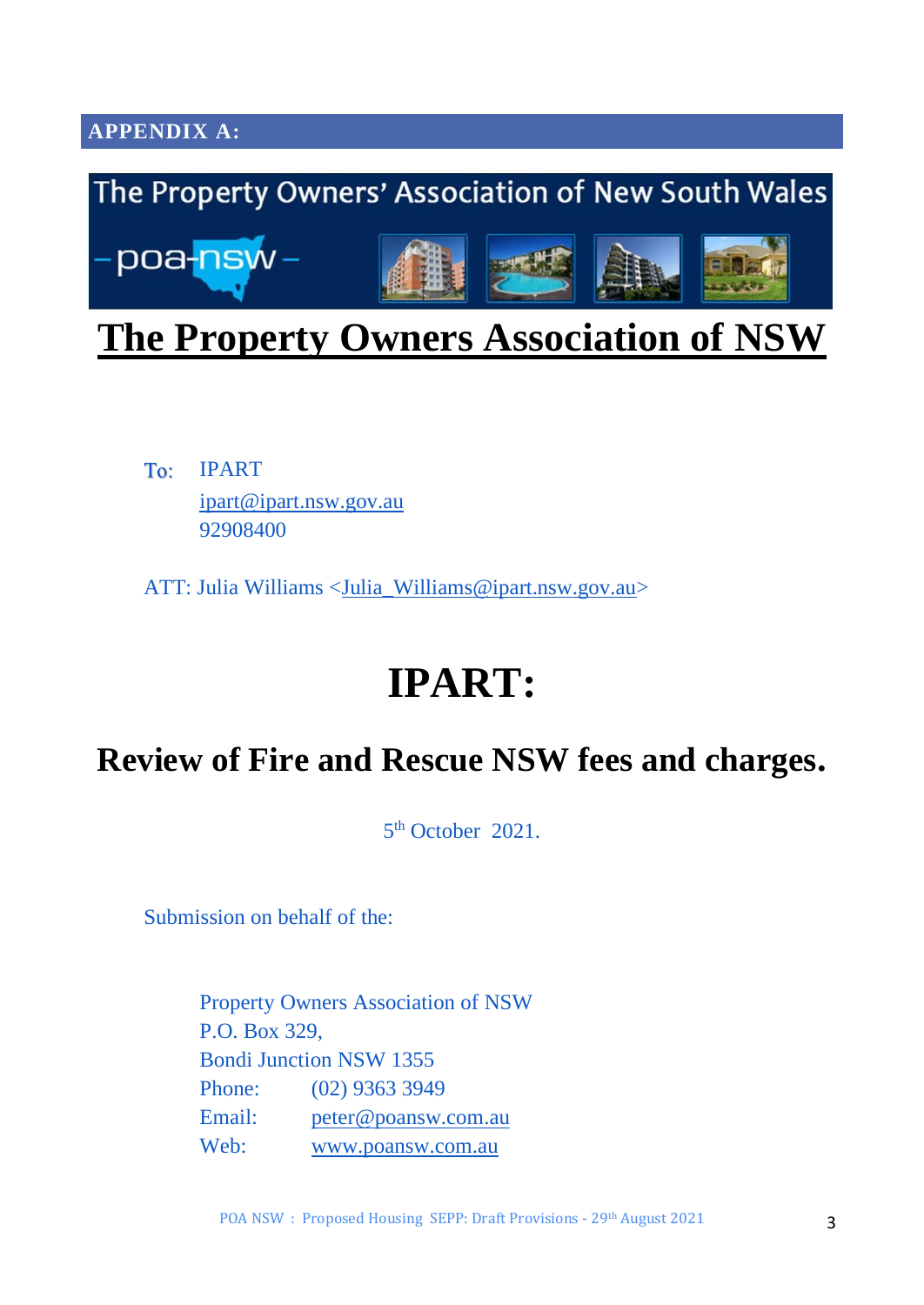

### **DISCUSSION PAPER:**

Thank you for the opportunity to provide our feedback on IPART review of Fire and Rescue NSW fees and charges.

### **BACKGROUND:**

The Property Owners Association of NSW Inc (POA NSW) is the peak body that has represented property owners in NSW since 1951. POA NSW relies on the feedback and support of our membership base, which is predominantly "mums and dads" who collectively account for some  $96\%$ <sup>2</sup> of all property owners in NSW.

**WE ARE INTERESTED IN YOUR RESPONSES TO THE FOLLOWING QUESTIONS AND ANY OTHER COMMENTS YOU WOULD LIKE TO MAKE:**

<sup>2</sup> "*According the ATO there are just over 2 million property investors in Australia: Where 71% owned just one investment property; 19% owned two properties; 6% owned three properties; 2% owned four properties; 1% owned five properties; 1% owned six or more investment properties*".

https://www.yourinvestmentpropertymag.com.au/news/how-many-propertys-do-investors-own-258529.aspx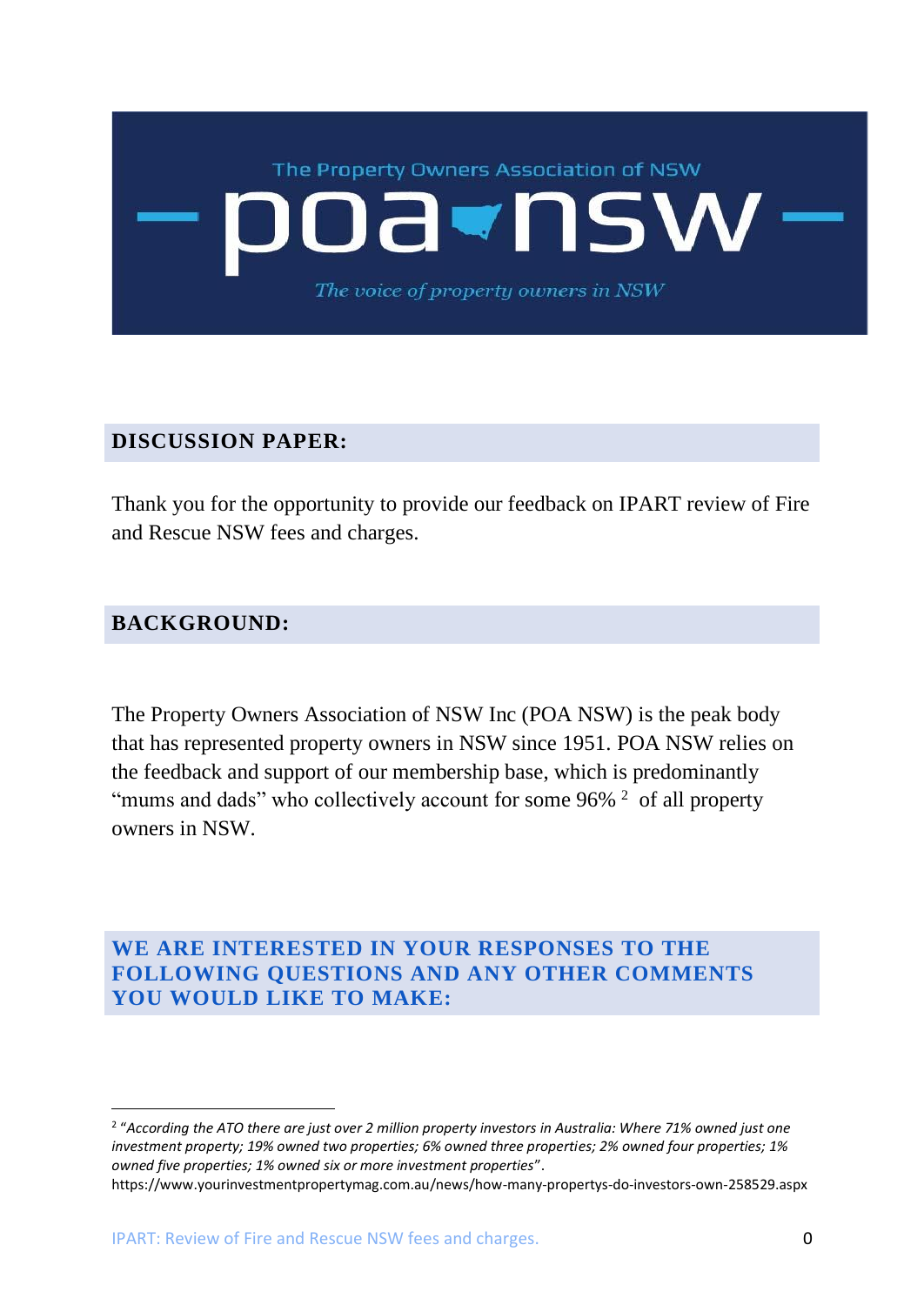### **CAN YOU DESCRIBE YOUR EXPERIENCE OR EXPOSURE (OR THAT OF THE PEOPLE YOU REPRESENT) TO FRNSW'S CHARGES FOR FALSE AUTOMATIC FIRE ALARMS?**

Our members own a variety of property types, which are generally rented. Such as; hotels, restaurants, function venues, residential apartment buildings, strata apartment buildings, boarding houses and retail shops.

Our members regularly face charges for false alarms.

### **DO YOU HAVE ANY COMMENTS ON THE CURRENT LEVEL OF FRNSW'S FALSE ALARM CHARGE (\$1,600) AND/OR THE AVAILABILITY AND APPLICATION OF LENIENCIES AND WAIVERS FOR THIS CHARGE?**

The POA believe that the current balance of charges are 'too punitive', while waivers should be 'more encouraging', so as to achieve a *'pareto optimal'* outcome.

Where many buildings are used by one group (tenants/occupiers), but the responsibility for fire compliance measures falls to another (building owners), there is a disconnect in management, so a **'***moral hazard'* <sup>3</sup> prevails.

Given the current high levels of charges, there is an incentive for building occupiers to disable fire alarms rather than risk significant punitive charges for false alarms. While an occupier has control over a premises, building owners will regularly carry our inspections and reinstate disabled fire systems, however if the false alarm charges were at a more **'***reasonable'* level and with a more encouraging ('to do the right thing') *'incentivised'* system of waivers, this would be far less of an issue.

This is even more pronounced in strata schemes where addressable systems will allow false alarms to be identified and the owner's corporation will pass the cost to a lot owner, who will in turn pass it to a tenant/occupier. A charge that is upwards of \$1,500 for burning some toast, where a tenant may rent an apartment for \$400 per week is far too harsh. The net result is that the tenant will disable the alarm, and then the owners are left with a significant and constant battle on their hands to reinstate fire alarms.

<sup>3</sup> *Moral Hazard is a situation in which one party fails to act in good faith because another party bears the consequences of their behaviour.*